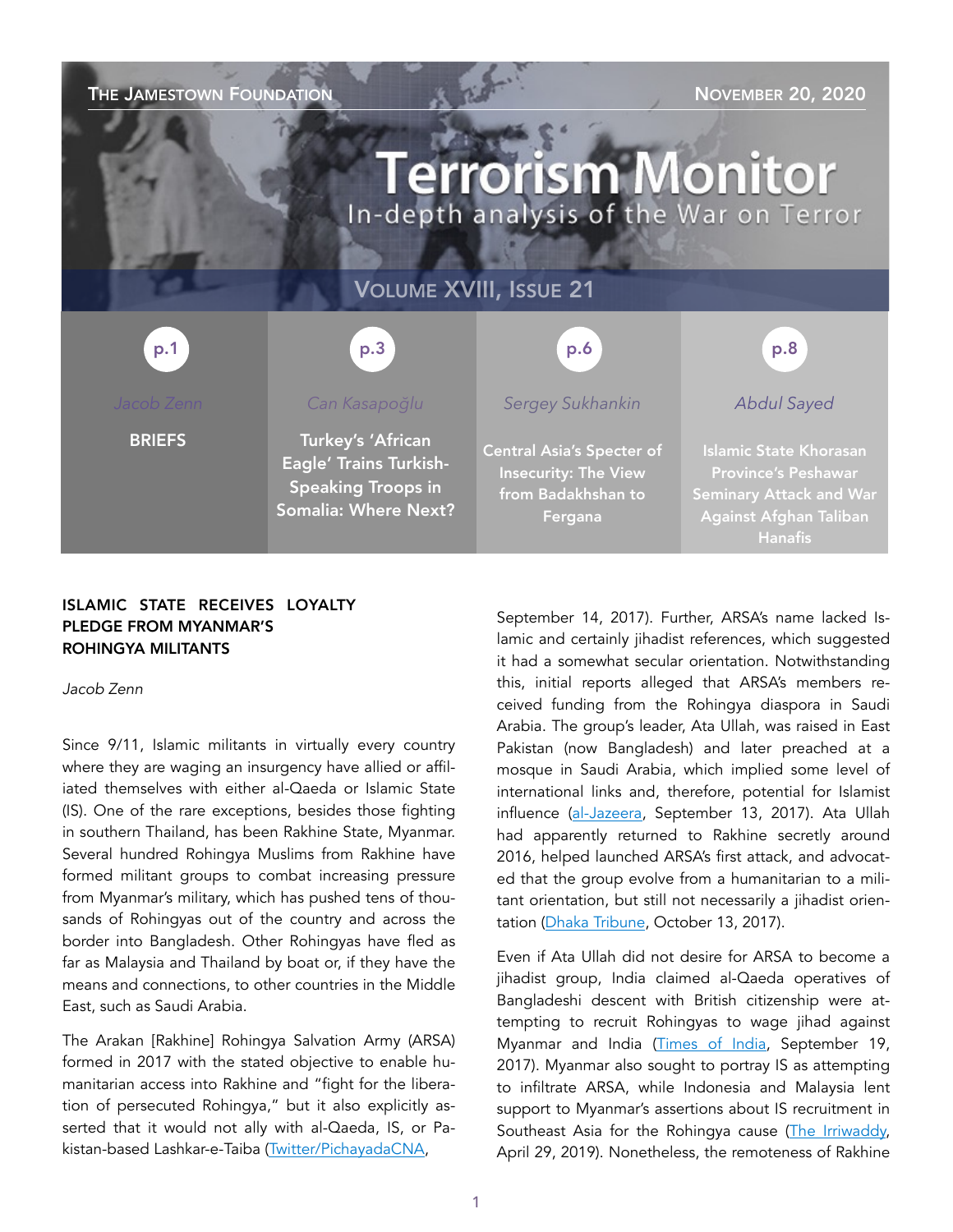and it bordering Myanmar and Bangladesh, with proximity to India—countries which are hostile to jihadists would have made it difficult for IS to penetrate the province.

The lack of military success by ARSA and underlying Islamist currents among the group or other militant and humanitarian elements operating in or near Rakhine have led to the formation of a new jihadist group in Rakhine. This was evidenced by the November 5 pledge to IS "caliph," Abu Ibrahim al-Hashimi al-Quraishi, by the new Katiba al-Mahdi Fi Bilad Arakan (Brigade of the Mahdi in the State of Arakan) that surfaced on jihadist social media platforms [\(Twitter/PatilSushmit](https://twitter.com/PatilSushmit/status/1324040292123594755), November 5). The pledge would seem unexpected—and perhaps even suspect—if not for IS spokesman Abu Hamza al-Quraishi's October 18 audio ([Terrorism Monitor,](https://jamestown.org/program/briefs-338/) November 5). In addition to calling for jailbreaks and praising IS provinces, he also indicated that pledges had been made to and accepted by Abu Ibrahim al-Hashimi al-Quraishi, but he did not indicate from where the pledges came. It is certainly plausible, therefore, that one such pledge came from Rakhine.

The lack of major attacks by this new Rakhine jihadist group may result in delays from Islamic State in recognizing their pledge. Moreover, until further statements emerge from the Rohingya jihadists or IS, the pledge will not be confirmed. Nonetheless, this development suggests IS still desires to expand and the group may eventually claim attacks in Rakhine, just as it has done in neighboring Bangladesh [\(zeenewsindia.com,](https://zeenews.india.com/world/bangladesh-isis-claims-responsibility-for-attack-on-dhaka-police-station-2299396.html) July 29).

*Jacob Zenn is the editor of* Terrorism Monitor.

# BOKO HARAM SHEKAU FACTION'S SIGNS OF LIFE AND LIMITATIONS IN NIGERIA

## *Jacob Zenn*

On November 9, the Boko Haram faction led by Abubakar Shekau launched a daring raid in Gwoza, Borno State (*[Vanguard](https://www.vanguardngr.com/2020/11/breaking-boko-haram-launches-fresh-attack-in-gwoza-town/)*, November 6). The raid, involving four sport-utility vehicles with mounted weapons and a suicide bomber, was repelled by the Nigerian army, which also separately announced the arrest of a child soldier who was an "IED expert" ([Facebook.com/Defen](https://www.facebook.com/DefenceInfoNG/posts/3456949667745797)[ceInfoNG](https://www.facebook.com/DefenceInfoNG/posts/3456949667745797), November 15). If Boko Haram succeeded, it would have rekindled memories of 2014 in Nigeria, when Shekau made Gwoza the *de facto* capital of the "State of Islam" that he so declared from a mosque near the town [\(YouTube,](https://unmaskingbokoharam.com/2019/04/06/nigerian-army-gwoza-incident-report-august-5-2014/) August 25, 2014). Within one year, Shekau pledged loyalty to Islamic State, but he was dethroned from leadership of the new Islamic State in West Africa Province (ISWAP) in 2016. This led Shekau to revive Boko Haram, which had become inactive since 2015, as a separate group from ISWAP ([Sahara Re](http://saharareporters.com/2016/08/03/boko-haram-abubakar-shekau-reappears-again-after-isis-named-his-successor-claims-he-was)[porters](http://saharareporters.com/2016/08/03/boko-haram-abubakar-shekau-reappears-again-after-isis-named-his-successor-claims-he-was), August 3, 2016).

Boko Haram's operational tempo since 2016 has been significantly slower than that of ISWAP. The group's largest attack since 2016 was also not carried out by fighters commanded by Shekau in Sambisa Forest, south of Gwoza, but by fighters under a Lake Chadbased commander, Bakura, whose branch affirmed its loyalty to Shekau—and not ISWAP—around September 2019 ([Telegram,](https://unmaskingbokoharam.com/2019/09/24/boko-haram-abubakar-shekau-message-of-glad-tidings-and-advice-to-my-brothers-in-allah-in-lake-chad-september-23-2019/) September 24, 2019). In March 2020, Bakura's fighters carried out the attack on Chadian troops in Bohoma, Chad, which killed 92 Chadian soldiers and led to the short-lived Operation Bohoma Wrath overseen by Chadian President Idriss Déby ([africaradio.com,](https://www.africaradio.com/news/le-succes-de-l-offensive-eclair-du-tchad-contre-les-jihadistes-sera-t-il-durable-166454) April 10). Boko Haram activities have, since March, been reduced around Lake Chad. However, ISWAP, which was also targeted by Chad's army during Operation Bohoma Wrath, still sporadically attacks Chadian soldiers. For instance, in October, ISWAP claimed its improved explosive device destroyed a Chadian vehicle and killed eight soldiers [\(africaradio.com](https://www.africaradio.com/news/six-soldats-tues-par-des-jihadistes-de-boko-haram-au-tchad-174007), October 20).

Shekau's most recent surprise attack in Gwoza could have been a boost for Boko Haram, but it wound up revealing his military limitations. He has nevertheless tried to compensate for his fighters' weakened capabilities over the past year through periodic video releases. For example, after a French teacher was beheaded in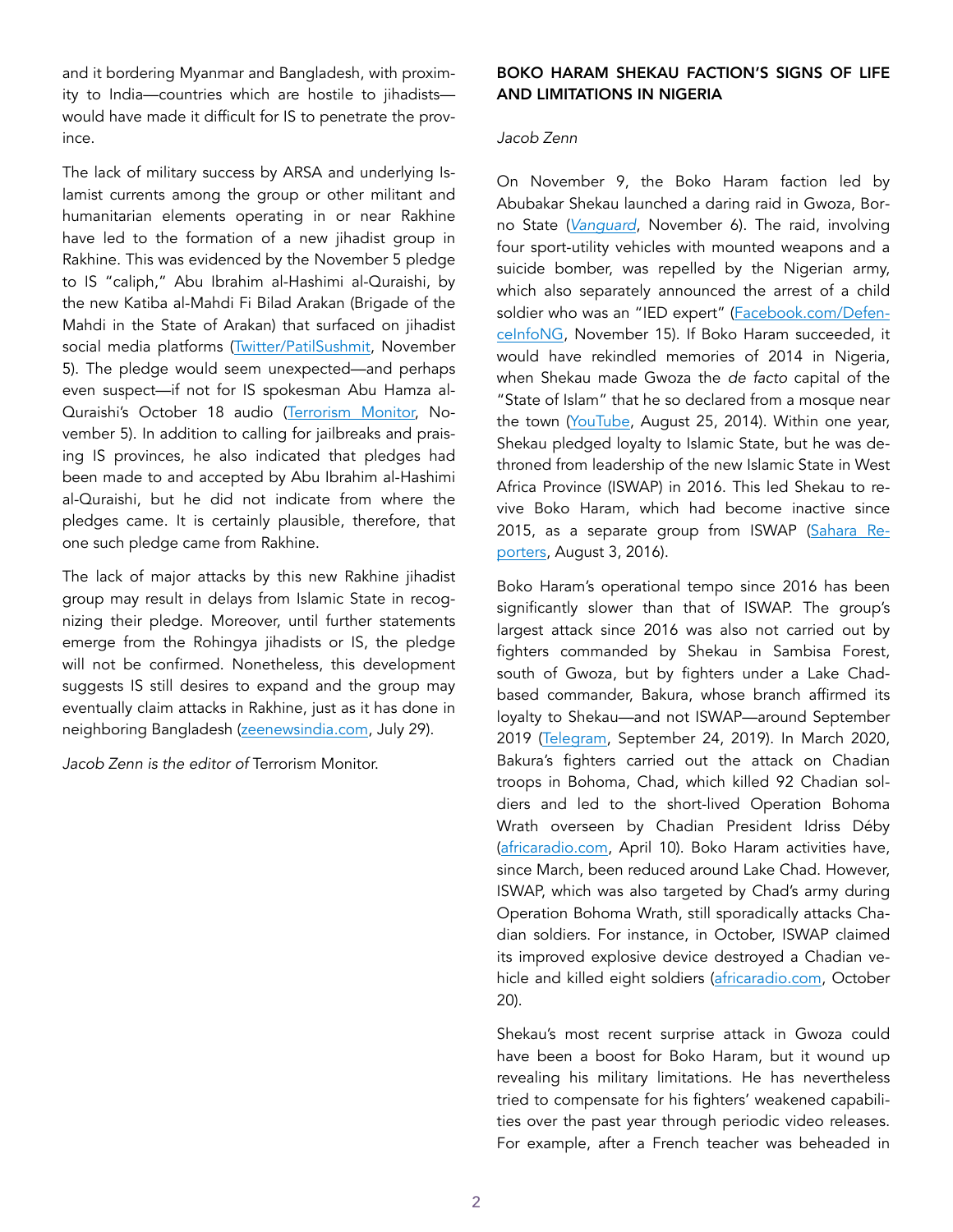France in October for showing Charlie Hebdo cartoons to his class, Shekau issued a video condemning French president Emmanuel Macron ([Telegram](https://unmaskingbokoharam.com/2020/11/12/boko-haram-abubakar-shekau-audio-message-to-emmanuel-macron-october-30-2020/), October 30). Shekau had also condemned France in a September video ([Telegram](https://unmaskingbokoharam.com/2020/09/06/boko-haram-abubakar-shekau-video-message-to-france-september-1-2020/), September 1). Given that Boko Haram distributes videos through its own social media channels, and not those operated by Islamic State or al-Qaeda, Shekau's recent videos have barely resonated among jihadist audiences. Shekau's outreach to jihadist recruits in Nigeria's north-central Niger State and northwestern Zamfara State earlier this year—which involved the announcement of branches in both states in addition to preexisting branches in Lake Chad and Cameroon—is also yet to result in landmark operations in either of those two states ([Telegram](https://unmaskingbokoharam.com/2020/07/10/boko-haram-greetings-to-the-mujahideen-from-niger-state-video-july-7-2020/), July 7).

The presence of several hundred men praying in Boko Haram's August video from Niger State nevertheless shows that Boko Haram maintains a following there ([Telegram,](https://unmaskingbokoharam.com/2020/08/07/boko-haram-eid-al-adha-videos-from-cameroon-lake-chad-niger-state-and-sambisa-forest-august-5-2020/) August 5). Moreover, the continued presence of child soldiers in Boko Haram videos from Sambisa indicates that even if the group's recruitment is not as effective as that of ISWAP, Shekau's faction can sustain itself at least through raising children as jihadists ([Telegram,](https://unmaskingbokoharam.com/2020/11/12/boko-haram-al-wala-wal-bara-2-november-2-2020/) November 2). ISWAP may be Nigeria's paramount concern in Borno and the still active al-Qaedaaligned Ansaru faction may be a greater threat than Boko Haram in northwestern Nigeria. Nevertheless, Shekau's fighters remain a force to be reckoned with in Sambisa, Cameroon, and potentially again in Lake Chad and for the first time in Niger State and Zamfara. However, the group is now incapable of raiding military bases like it was during Shekau's heyday in 2014. Reduced military effectiveness will still not deter Shekau from fighting until 'martyrdom,' as his latest November 17 video indicated [\(HumAngle](https://humangle.ng/nobody-can-arrest-me-im-doing-gods-work-shekau-boasts-in-a-new-video/), November 17).

*Jacob Zenn is the editor of* Terrorism Monitor.

# Turkey's 'African Eagle' Trains Turkish-Speaking Troops in Somalia: Where Next?

# *Can Kasapo*ğ*lu*

Africa has become an important pillar of Turkey's widely debated expeditionary military policy and forward-basing posture. The Turkish contingent stationed in Mogadishu, Somalia has an official patch with the *Afrika Kartalı* (African Eagle) inscription on it, which is telling when seen through the prism of Turkey's calculus behind this symbol. Specifically, it marks Turkish political-military might in its broader hinterland ([Anadolu Agency,](https://www.aa.com.tr/tr/dunya/turkiyeden-somalili-askerlere-ozel-egitim/1110996) April 7, 2018).

Turkey has already built an overseas presence in Somalia and Libya. Soon, Niger could represent another example of this trend. In Somalia, however, Ankara has employed a distinct overseas military strategy unlike anywhere else on the continent. Only in Somalia is Turkey both forward-basing and, more importantly, graduating a fresh generation of trainees and building a new military-sociological identity that is intended to shape Somalia's future.

In sum, Turkey has been training Turkish-speaking Somali soldiers that Ankara expects will eventually contribute to a new geopolitical reality in the Horn of Africa.

# The Turkish-Speaking Troops in Somalia

A closer look into Turkey's military-sociological identity building efforts in Somalia reveals that Somali officers and non-commissioned officer corps receive their education in Turkish after an intensive Turkish language course ([TRT Haber,](https://www.youtube.com/watch?v=n9atLNC9f1A) January 27, 2018). They even take their oath in Turkish in addition to their native Somali language [\(Turkish Ministry of Defense,](https://www.youtube.com/watch?v=48Z6LAhae0U) November 29, 2019). The Somali troops also follow the same ceremonial rituals as the Turkish Armed Forces, including singing the Turkish Military Academy's traditional anthem and even commemorating fallen troops in the Ottoman Empire's Gallipoli *(Çanakkale)* defensive campaign against Britain ([TRT Haber,](https://www.trthaber.com/haber/turkiye/turkiye-somalili-askerlere-ozel-egitim-veriyor-359395.html) April 7, 2018; [Turkish](https://www.msb.gov.tr/SlaytHaber/1832019-76104) [Ministry of Defense,](https://www.msb.gov.tr/SlaytHaber/1832019-76104) March 18, 2019).

Turkey's largest overseas military base is also in Somalia, Camp TURKSOM. It offers 400 hectares for training Somali soldiers, hosts the Turkish contingent and Somali cadets, and cost some \$50 million to construct in 2017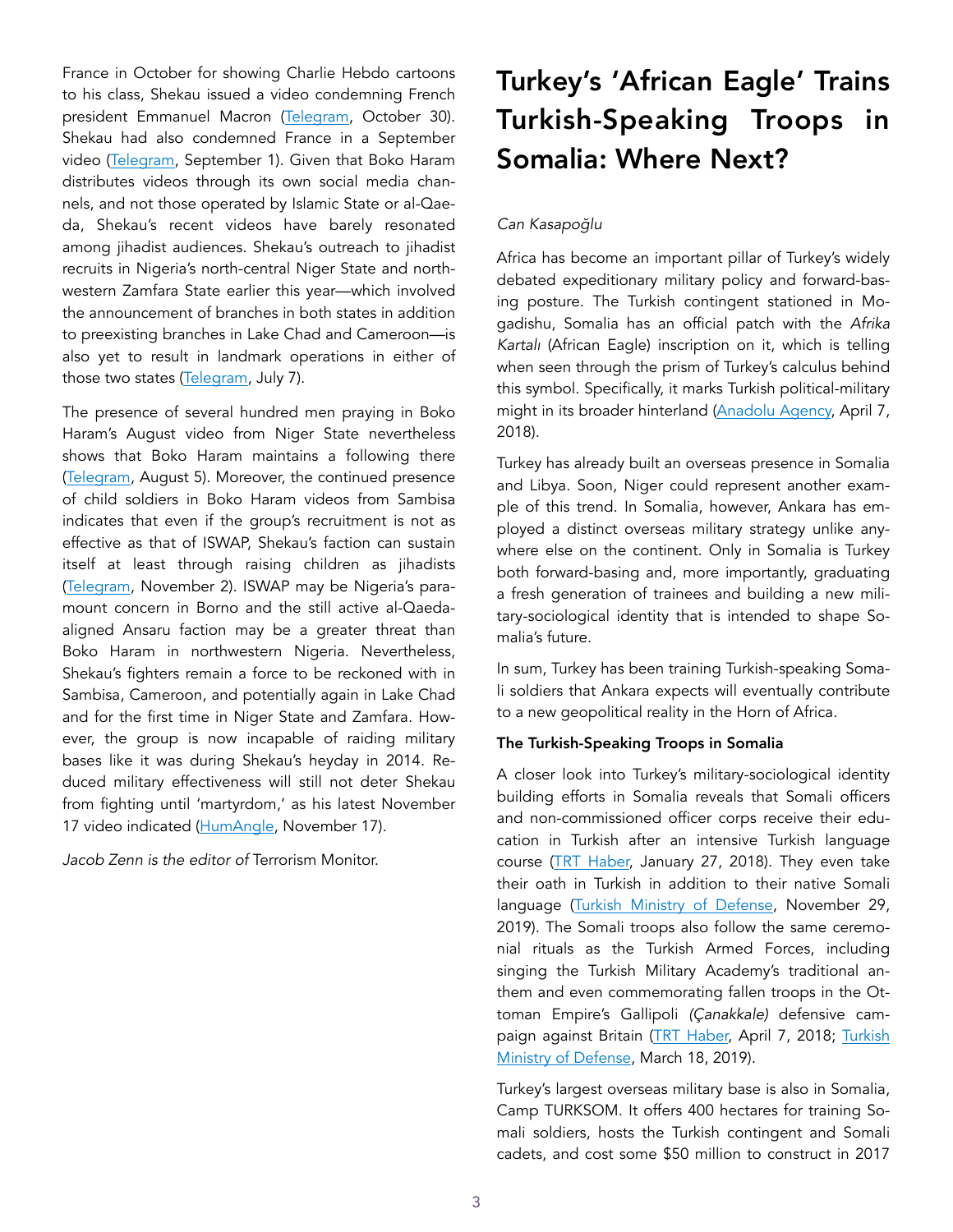([Yeni Safak,](https://www.yenisafak.com/dunya/somali-ordusu-turkce-konusuyor-3398939) September 30, 2018). In keeping with its 'military-generation raising' objective, Turkey is also involved in Somalis' initiation into the military cadet force as officers and non-commissioned officers. Notably, the Turkish Embassy in Mogadishu releases the official application documents on its website for the Somali Armed Forces. The competitive process takes place in Camp TURSKOM and likely involves Turkey's military advisory contingent in evaluating the candidates (Turkish [Embassy in Mogadishu,](http://mogadisu.be.mfa.gov.tr/Mission/ShowAnnouncement/372277) November 14).

Turkey also attaches importance to training a reliable warfighting force in the Horn of Africa through robust allied capacity-building activities. At present, the Turkish contingent aims to generate three Somali battalions per year through an initial 12-week training program followed by a customized commando specialization course in Turkey. By Summer 2020, Turkey had graduated some 2,500 Somali troops and was striving to soon boost the number to 5,000. The overall aim is to graduate at least 10,000 personnel and build a "Turkish-Speaking Somali military" [\(Anadolu Agency,](https://www.aa.com.tr/en/africa/1-of-3-somalian-troops-to-be-trained-by-turkey-envoy/1931275) August 4; [Yeni Safak](https://www.yenisafak.com/dunya/somali-ordusu-turkce-konusuyor-3398939), September 30, 2018).

# Somali Soldiers in Turkey and Turkey's Interests in Somalia

Having completed their military initiation, Somali battalions are regularly sent to Turkey to undergo elite training programs, including commando and special operations, counter-terrorism, urban warfare, and counter-improvised explosive device activities ([Turkish Ministry of](https://twitter.com/tcsavunma/status/1140960887102201862)  [Defense,](https://twitter.com/tcsavunma/status/1140960887102201862) June 18, 2019). Some of these courses take place in the Turkish military's Counter-Terrorism and Commando Training Command in Isparta in western Turkey. The center in Isparta is one of the most important in Turkey for graduating battle-hardened units, including those that conducted Turkey's Syrian and northern Iraqi campaigns. In 2019, Somalia scored gains against al-Shabaab by retaking territory outside Mogadishu, which reflected capacity-building efforts to the Somali military by Turkey, the United States, and African Union forces [\(Turkish Ministry of Defense](https://www.msb.gov.tr/SlaytHaber/1642019-04044), April 18, 2019; [Milliyet](https://www.milliyet.com.tr/dunya/somalili-komandolar-stratejik-kasabayi-geri-aldi-2866930), May 1, 2019).

In addition, Turkey also transfers tactical arms to the Somalis' arsenal. This year, for example, Turkey donated 12 BMC Kirpi ("Hedgehog") mine-resistant and ambushprotected (MRAP) fighting vehicles to Somalia. The Somali Army also uses the Turkish military's MPT-76 assault rifles [\(Anadolu Agency,](https://www.aa.com.tr/tr/bilim-teknoloji/bmcnin-zirhli-araclarinin-son-duragi-somali-oldu/1957057) August 29; [Africa News](https://www.africanews.com/2017/11/02/turkey-delivers-new-assault-rifles-to-somalia-to-fight-al-shabaab-insurgency/), November 02, 2017).

Turkish military academia's writings suggest that Turkey considers the Horn of Africa, and in particular Somalia, to be a major geopolitical hub across the axis of the Gulf and continental Africa, with rich natural resources and critical choke points, including the Bab al-Mandeb along the Red Sea and Gulf of Aden [\(Turkish National Defense](https://msu.edu.tr/enstituler/atasaren/SOMALI.pdf)  [University,](https://msu.edu.tr/enstituler/atasaren/SOMALI.pdf) 2019). This remains the underlying reason for Turkey's military policy in Somalia, which extends also to critical national infrastructure. At present, for example, Turkish firms manage the Mogadishu International Air-port and Mogadishu Port ([Turkish Foreign Office](http://www.mfa.gov.tr/turkiye-somali-siyasi-iliskileri.tr.mfa), November 14, 2020).

#### Where Will Turkey's 'African Eagle' Land Next?

Turkey's forward-basing in Africa beyond Somalia comes with pros and cons for Ankara. On the one end, it provides the Turkish government with important military leverage in critical flashpoints, such as Libya. Without Turkish involvement, Tripoli would have been overrun by General Khalifa Haftar's forces. Likewise, the Somali Armed Forces would not have fielded as well-trained and well-equipped combat formations as they do now if not for Turkey having entered the picture.

However, on the other end, one cannot ignore that there have been various attempts to target Turkey for its role in African operations, including in combating al-Shabaab. In June, for example, a suicide operation took place only 200 meters away from the contingent at Camp TURKSOM. It was prevented by the Somali guards of the base ([Hurriyet](https://www.hurriyet.com.tr/dunya/somalide-turk-ussu-yakininda-intihar-saldirisi-41548919), June 24). In addition, the Wattiyah airbase in Libya, where the Turkish government seeks to establish an overseas airbase, came under attack in July 'by a foreign actor,' which was reportedly the United Arab Emirates Air Force taking off from Egypt ([Daily Sabah](https://www.dailysabah.com/opinion/columns/the-meaning-of-the-al-watiya-air-base-attack), July 8). Overall, an expeditionary military policy is lucrative but risky.

At present, there is no expectation for Turkey to scale down its ambitions in Africa. And, as mentioned above, Somalia is something different and unique in Turkey's strategic calculus. Turkey's policy in Somalia is not only about forward-basing, but rather about building a natural ally in a crucial country in the Horn of Africa.

Finally, one might ask 'where next' in Ankara's plans? Turkey's forward-basing patterns all start with a "military training and cooperation" agreement, like the one that Turkish Foreign Minister Mevlüt Çavuşoğlu secured in Niger in July [\(Turkish Foreign Office](http://www.mfa.gov.tr/sayin-bakanimizin-nijer-ziyareti.tr.mfa), July 21). In Niger, however, Turkey will have to at least compete with France, which dominates Niger's defense agenda. That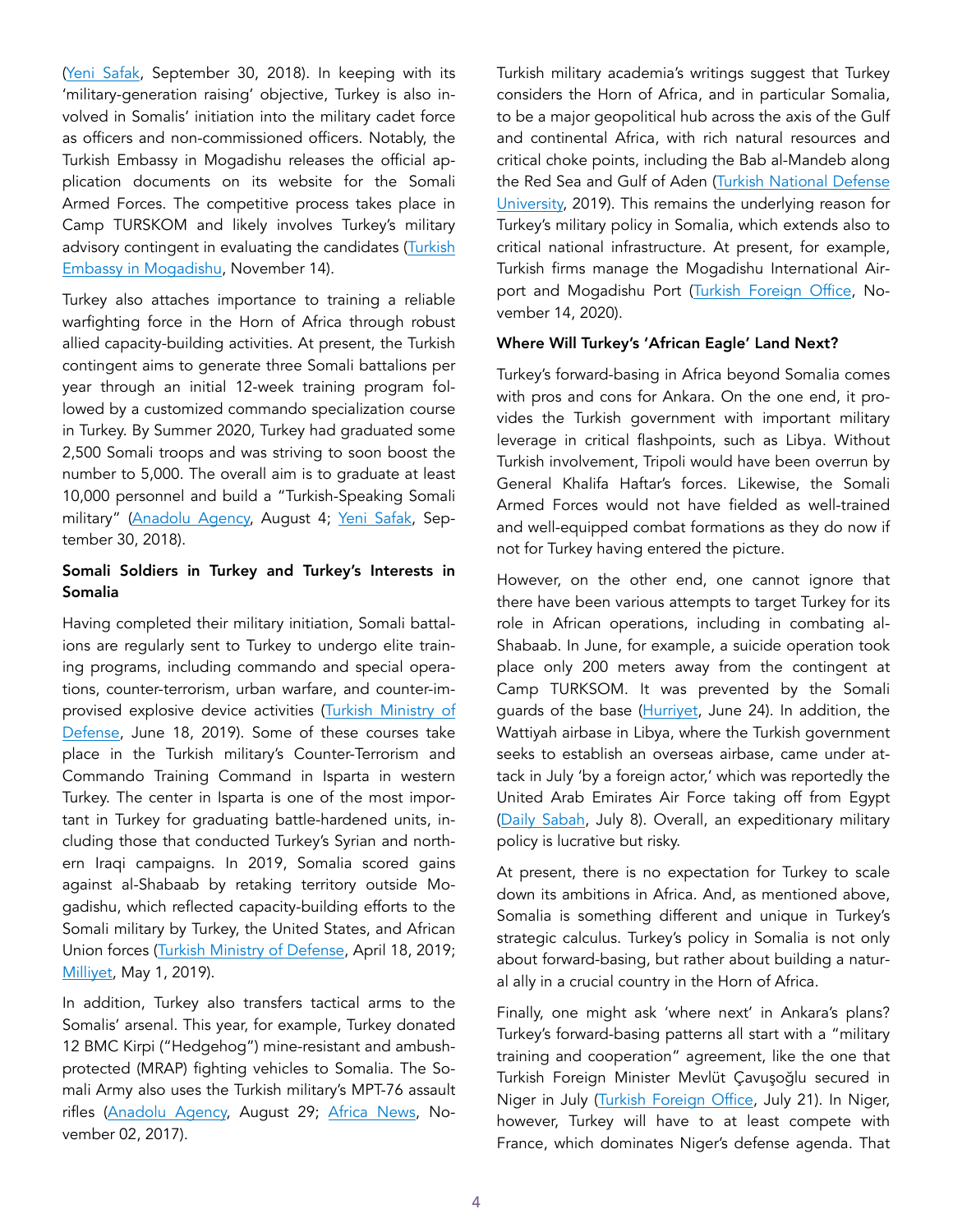is also in addition to Chinese and Soviet-Russian weaponry, which constitute an important part of Niger's arsenal.

*Dr. Can Kasapo*ğ*lu is the director of the defense and security program at the Istanbul-based think-tank EDAM and a fellow with the German research institute SWP. Dr. Kasapoglu holds a M.Sci. degree from the Turkish Military Academy and a Ph.D. from the Turkish War College. His works can be followed at @EdamDefense.* 

# Central Asia's Specter of Insecurity: The View from Badakhshan to Fergana

#### *Sergey Sukhankin*

Amid ongoing negotiations between the United States and the Afghan Taliban, the period between late September and November was marked by increasing violence in Afghanistan, which resulted in hundreds of casualties among the Afghan military and police as well as civilians [\(Stanradar.com,](https://stanradar.com/news/full/41570-neozhidannye-ataki-talibana-v-tihih-provintsijah-svodka-boevyh-dejstvij-v-afganistane.html) October 5). On September 27, the Taliban launched a massive offensive in more than ten provinces ([Southasiamonitor.org](https://southasiamonitor.org/afghanistan/taliban-attacks-24-afghan-provinces-day), September 28). Badakhshan was especially targeted. The province is a strategically important part of Afghanistan, sharing a 450-kilometer border with Pakistan, 90-kilometer border with China, and an 800-kilometer border with Tajikistan. Among others, the police chief of Kohistan district in Badakhshan, Abdul Zahir, was killed ([Tolonews.com](https://tolonews.com/afghanistan-166695), September 30).

#### Critical Cases in Badakhshan and Fergana

According to the commander of the second battalion of 217 Pamir Army Corps, Lotufullah Alizai, local militants in Badakhshan are mixing with fighters coming into the region, including from abroad, who represent a conglomeration of various group affiliations. Badakshani governor Zakaria Sawda also stated that, "They [extremists] want to reinforce their third base in Badakhshan" ([Tolonews.com](https://tolonews.com/afghanistan/daesh-affiliated-groups-rise-badakshan-officials), April 21). Like Alizai and Sawda, Abdullah Naji Nazari, who is a member of the Badakhshan Provincial Council, asserted that the main long-term goal of the militants is "to get access to Ta-jikistan and China" [\(Thefrontierpost.com](https://thefrontierpost.com/official-22-districts-in-badakhshan-face-security-threats/), October 17).

These observations from Badakshani officials indicate the prospect of further destabilization in northern Afghanistan, including also Takhar, Baghlan, Kunduz, and Panjshir provinces. Moreover, both Afghan and Tajik experts have claimed that militants are assembling in northern Afghanistan, and specifically Taloqan and Fayzabad. In that area, they are reportedly planning to join forces with Tajik fighters and strengthen control over drug flows and smuggling routes, which are key sources of local income ([Stanradar.com](https://stanradar.com/news/full/39278-porohovaja-bochka-tsentralnoj-azii-bolevye-tochki-fergany.html), April 23). At the same time, all of these developments are compounded by the impending withdrawal of the German and British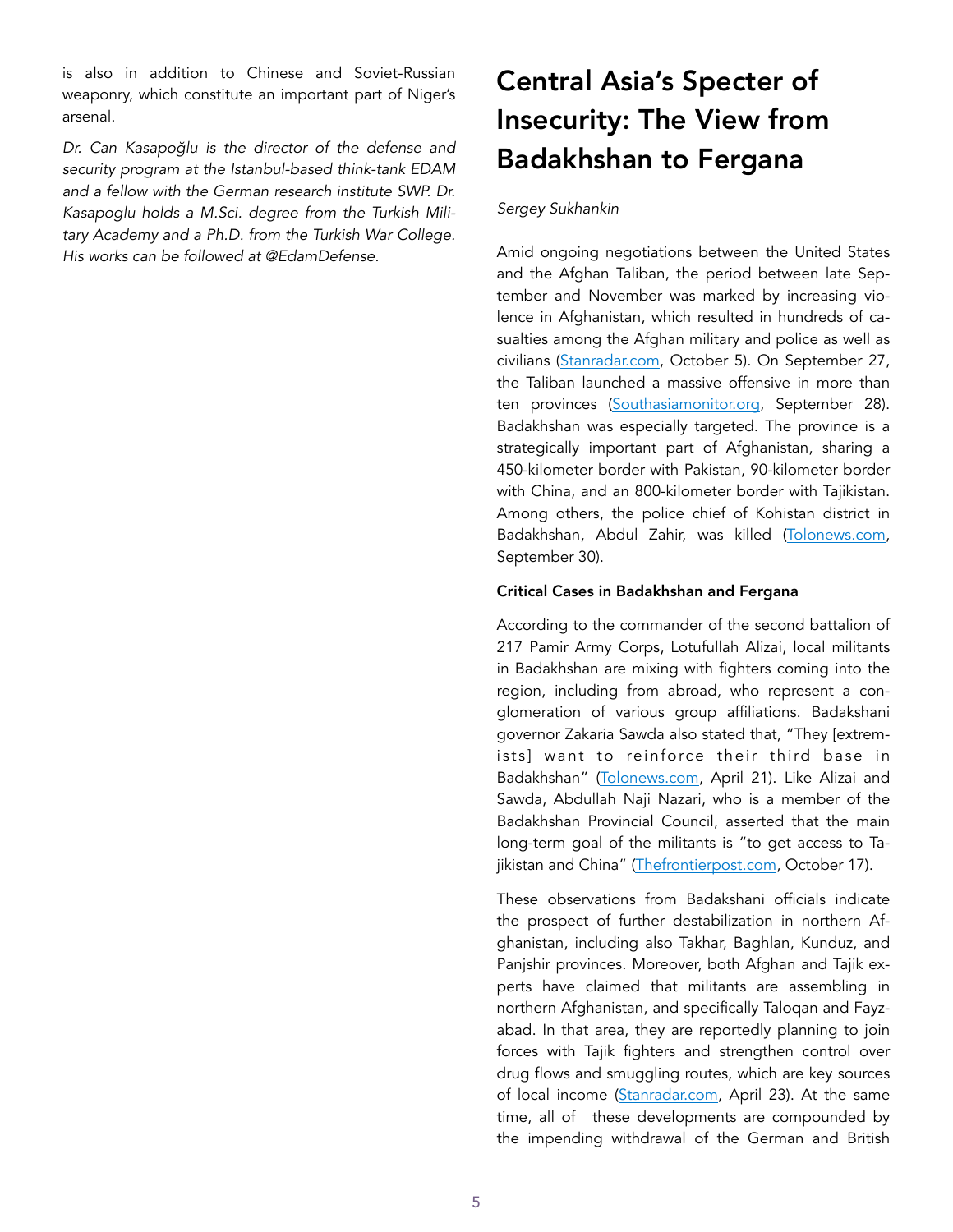contingents from northern Afghanistan after 19 years in the area and potentially U.S. forces from elsewhere in Afghanistan (*[Deutsche Welle](https://www.dw.com/en/germanys-long-military-mission-in-afghanistan/a-54884893)*, September 11).

Badakshan's destabilization will have a critical impact. Northern Afghanistan and adjacent areas of Tajikistan are experiencing three overlapping processes simultaneously: proliferating radicalization; the continuation of terrorist and other militant threats; and the linking of local corrupt authorities with militants. As noted by a Russian expert on Central Asia, Alexander Kniazev, "international terrorist groups started to control large parts of Afghan Badakhshan long before the brand of [Islamic State] was created [….] Being primarily involved in criminal activities, such as racketeering and smuggling, they are in the majority of cases tightly connected to local authorities." Further, Kniazev noted, "many of them [militants] are ethnic Uzbeks and Tajiks […] who are a great resource for increasing the number of militants" in Afghanistan ([Ng.ru](https://www.ng.ru/cis/2020-04-22/5_7850_tajikistan.html), April 22).

#### Militancy in Tajikistan and Uzbekistan

Indeed, ethnic Tajiks' participation in militancy will pose a threat comparable to, or greater than, that of Afghan militants to Central Asia. For example, during the attack on Tajikistan's Ishkobod border post in November 2019, which is between Tajikistan and Uzbekistan, the key combatants were Tajikistani citizens, not Afghans. Initially, however, Dushanbe denied this and blamed the Afghan branch of Islamic State, known as Khorasan Province, which, as it would later turn out, was not involved ([Central.Asia-news.com](https://central.asia-news.com/en_GB/articles/cnmi_ca/features/2019/11/06/feature-02), November 6, 2019). Tajik authorities were unable to explain the details of the attack to the public and ultimately presented conflicting versions that both local and foreign experts considered to be unconvincing. In effect, the local authorities tried to present an "ordinary criminal" attack on the border post as an attack by Islamists to de-emphasize activities of local criminal circles and blame foreigners ([Eadaily.com,](https://eadaily.com/ru/news/2019/12/25/tayna-zastavy-ishkobod-kto-na-samom-dele-napal-na-tadzhikskih-pogranichnikov) December 25, 2019).

Meanwhile, Uzbek experts have also claimed that the growing destabilization of northern Afghanistan and adjacent parts of Tajikistan and the concentration of militants from multiple countries in that area might exacer-bate the security situation in the Fergana Valley [\(Crss.uz,](https://crss.uz/2020/07/24/boeviki-skaplivayutsya-u-tadzhikskoj-granicy-mnenie-eksperta/) July 24). The valley is known for its multi-ethnic composition and rich history and is located at the crossroads of eastern Uzbekistan, southern Kyrgyzstan, and northern Tajikistan, but it has been among the more unstable parts of Central Asia [\(Ria.ru](https://ria.ru/20190603/1555143576.html), June 3, 2019). Concern about increasing radicalization in Fergana Valley has also been tacitly acknowledged by the former Vice President of Afghanistan from 2014–2020 and Marshal in the Afghan National Army, Abdul Rashid Dostum, who is an ethnic Uzbek. He has claimed that Central Asian militants are not only determined to conduct criminal activities in Afghanistan, but are also determined to spread instability into the countries of Central Asia [\(Rus.ozo](https://rus.ozodi.org/a/30894422.html)[di.org,](https://rus.ozodi.org/a/30894422.html)October 15).

## Conclusion

Two trendlines are worth highlighting. First, in the nearterm future, northern Afghanistan will remain susceptible to militants from multiple countries as well as the Taliban and Islamic State and potentially al-Qaeda. Therefore, northern Afghanistan will be perceived as a region capable of contributing to the destabilization of Central Asia, including Fergana Valley.

However, the second trendline is that there is every reason to believe some Central Asian and Afghan political leaders will exploit growing security concerns as a means to consolidate their own power and use the specter of radicalization and extremism to reach out to foreign governments in search of economic support. Such messages are already coming from Tajik President Emomali Rahmon, for example, who is "seeking to maintain his reputation as the sole guarantor of the Tajik national security" and become the regional "bulwark" against international terrorism ([Stanradar.com,](https://stanradar.com/news/full/40668-na-tadzhikskoj-granitse-tuchi-hodjat-hmuro-est-li-povod-dlja-bespokojstva.html) August 2).

The same may also apply to Afghan, including Badakhshani, officials who are reluctant to see a U.S. military withdrawal from Afghanistan, which could empower their adversary—the Afghan Taliban. Indeed, since the U.S. invasion of Afghanistan in 2001, concerns emerged about the rise of militancy in Central Asia. However, neither threats emanating from Afghanistan nor the numerous Central Asian foreign fighters in Syria and Iraq with Islamic State and al-Qaeda-aligned groups have come close to destabilizing any of the Central Asian countries.

*Dr. Sergey Sukhankin is a Fellow at the Jamestown Foundation, and an Advisor at Gulf State Analytics (Washington, D.C.). He received his PhD in Contemporary Political and Social History from the Autonomous University of Barcelona. His areas of interest include Kaliningrad and the Baltic Sea region, Russian information and cyber security, A2/AD and its interpretation in Russia, the Arctic region, and the development of Russ-*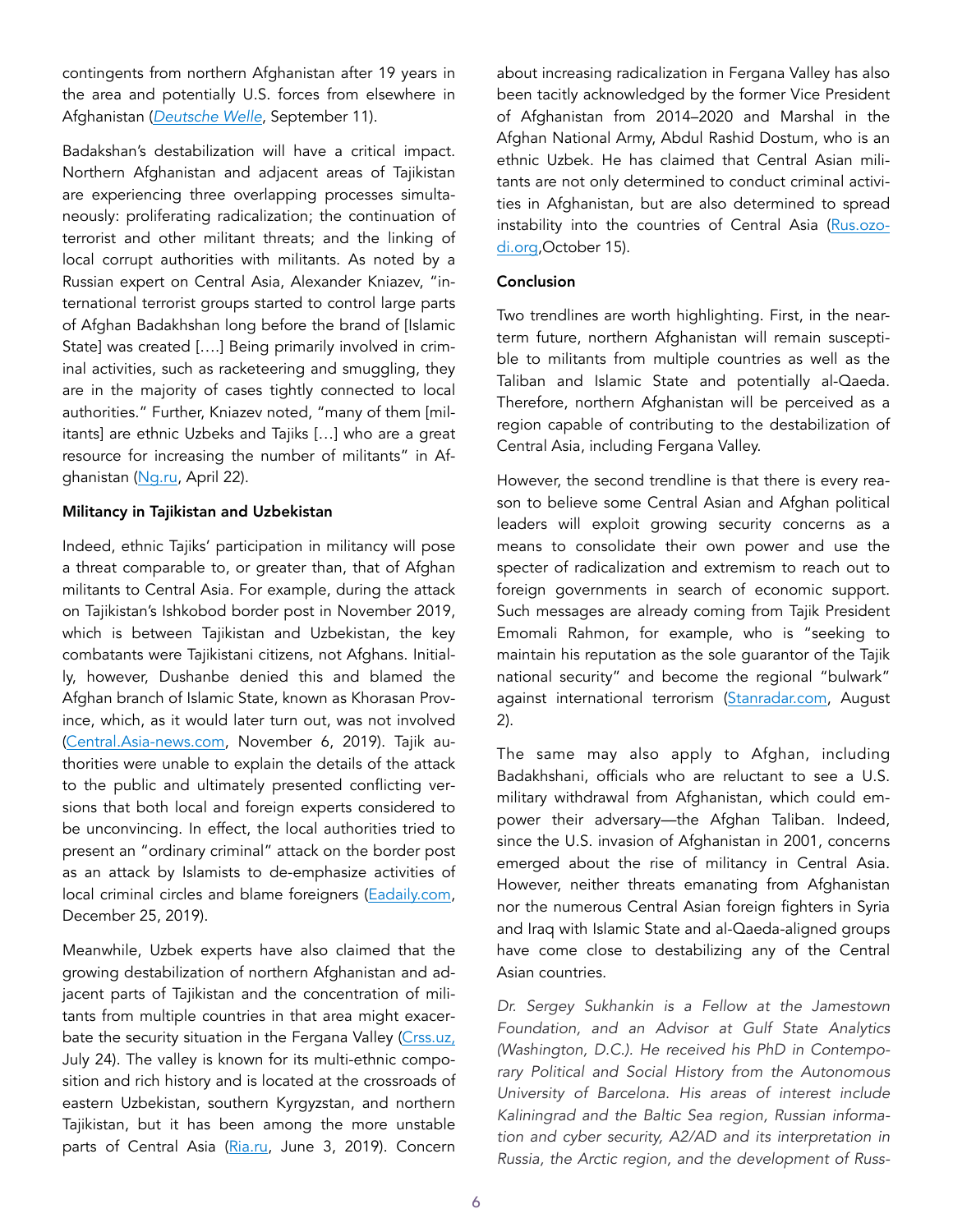*ian private military companies since the outbreak of the Syrian Civil War. He has consulted or briefed with CSIS (Canada), DIA (USA), and the European Parliament. His project discussing the activities of Russian PMCs, "War by Other Means" informed the United Nations General Assembly report entitled "Use of Mercenaries as a Means of Violating Human Rights and Impeding the Exercise of the Right of Peoples to Self-Determination." He is based in Edmonton, Alberta, Canada.* 

# Islamic State-Khorasan's Peshawar Seminary Attack and War Against Afghan Taliban Hanafis

#### *Abdul Sayed*

On October 27, a major attack targeting a pro-Afghan Taliban religious seminary took place in Peshawar, the capital of Pakistan's Khyber Pakhtunkhwa province, which borders Afghanistan. Although it remains unclaimed, there is strong evidence Islamic State-Khorasan (IS-K) was behind this attack ([Dawn](https://www.dawn.com/news/1587584/peshawar-blast), October 29). In the attack, a seminary belonging to the Deobandi sect of Hanafi jurisprudence, which represents the Afghan Taliban's school of Islamic law, was targeted by a bomb that killed ten students and injured more than 100 others.

This attack's main target was the seminary's head, Shaikh Rahim Ullah Haqqani, who is affiliated with the Afghan Taliban ([IBC Urdu,](https://ibcurdu.com/news/116774/) October 27). Shaikh Rahim Ullah Haqqani leads a militant brigade affiliated with Afghan Taliban in the Pachir Aw Agam district of Nangarhar, Afghanistan, which is adjacent to the Tora Bora mountains ([Twitter/abdsayedd,](https://twitter.com/abdsayedd/status/1321369497543081984?s=20) October 28). That area has been a frontline for brutal infighting between the Afghan Taliban and IS-K.

This article examines IS-K's role in the Peshawar seminary attack from the angle of Salafist-Hanafi sectarian rivalry in Afghanistan and Pakistan.

#### IS-K's Salafi Roots

IS-K formed in late 2014 when many Tehreek-i-Taliban Pakistan (TTP) commanders split to join Islamic State ([Terrorism Monitor,](https://jamestown.org/program/wilayat-khurasan-islamic-state-consolidates-position-in-afpak-region/) April 3, 2015). After a short time, IS-K became dominated by Salafist militants formerly in the Afghan Taliban ranks. Hundreds of previously non-militant Salafists from Afghanistan and Pakistan also joined IS-K, including from Peshawar, which has remained the cross-border epicenter for Afghan Salafists [\(BBC Urdu](https://www.bbc.com/urdu/pakistan/2014/09/140902_is_manifesto_peshawar_ra), September 2, 2014). The perceived firm adherence of IS-K to Salafism was a main factor motivating formerly non-militant Salafists to join the organization's ranks. [1]

Salafism originally began to flourish in the Afghanistan-Pakistan border region during the 1980s Afghan-Soviet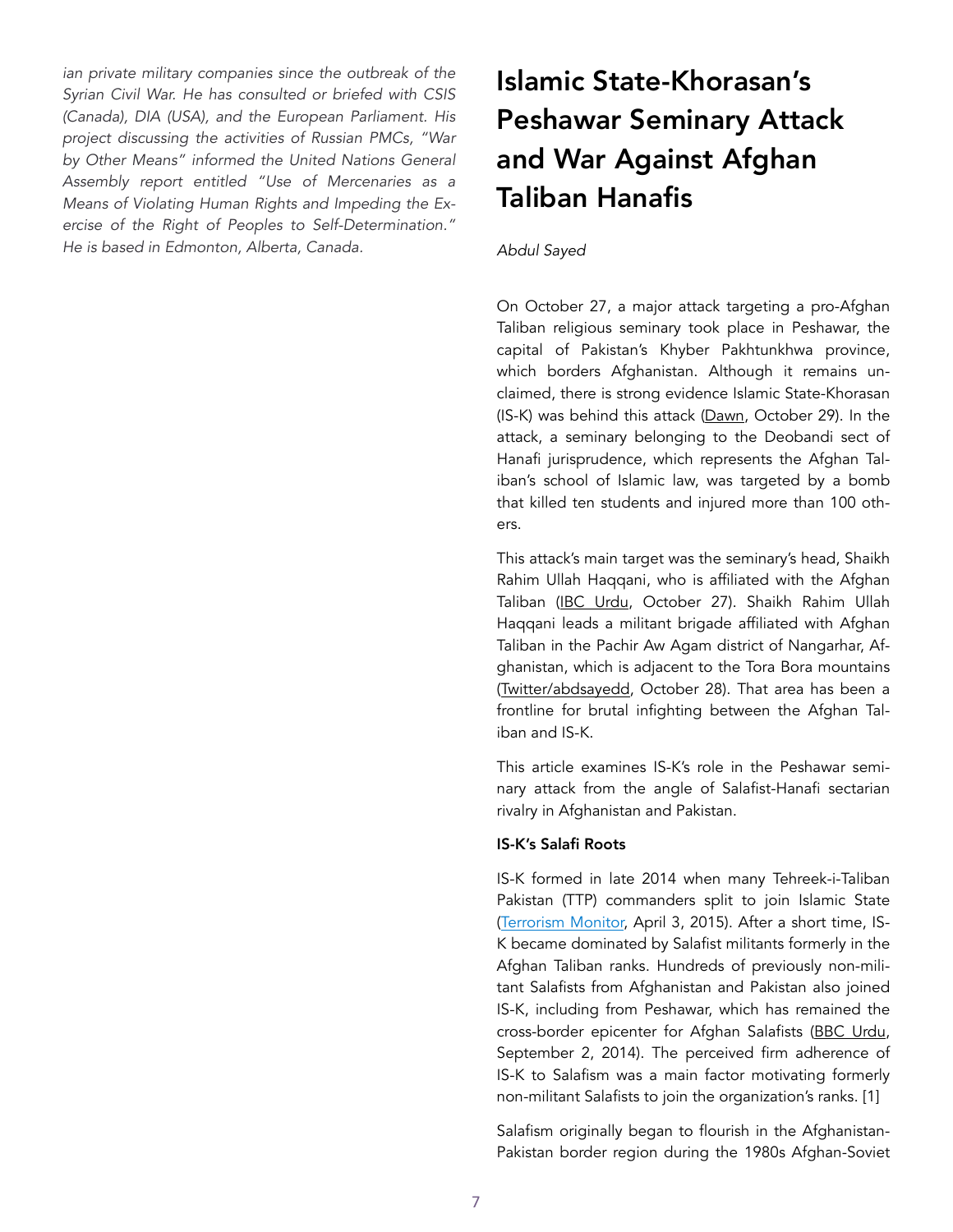war in which Peshawar served as the base camp for hundreds of Middle Eastern Arab militants. [2] Islamist NGOs from wealthy Arab states funded Salafist religious seminaries in Peshawar that also spread Salafism to Afghanistan. Salafism later emerged as a challenge to Hanafism, which had been dominant locally for centuries, and Salafists achieved particular strength in Peshawar's neighboring Nangarhar and Kunar provinces of Afghanistan. This was due to the influence of a founding member of *Hezbi Islami* (Islamic Party), Shaikh Jamil ur Rehman, in Kunar, who preached there and received Saudi funding for his madrassas before Afghanistan's Communist coup in 1978. [3] [4]

The Afghan Taliban's scholars are strict Deobandis and suppressed the Salafist trend when they came to power in Afghanistan in the 1990s. [5] As a result, Afghan Salafists remained confined mostly to Peshawar and the surrounding Pashtun Belt of Pakistan. However, the post-9/11 U.S. invasion of Afghanistan provided Salafists with an opportunity to thrive because the religious duty of defensive war against 'infidel' American invaders forced the Afghan Taliban to ally with Salafists. However, the Afghan Taliban did not allow Salafists to establish a parallel insurgent structure in Afghanistan. Salafists, therefore, remained either foot soldiers or part of small groups under the Afghan Taliban's command. [6]

## IS-K's Challenge to Afghan Taliban Hegemony

The announcement of Islamic State's province in Afghanistan and Pakistan, IS-K, in 2015 provided Salafists a new opportunity to challenge Afghan Taliban hegemony and establish a 'pure' Salafist jihadist group in Afghanistan. A number of Salafist scholars from Peshawar with dozens of their followers soon shifted to Nangarhar to join IS-K ranks. [7] One such Salafist scholar who joined IS-K with his students was the mononymic Shaikh Jalaluddin, who was known for his heated religious debates with Hanafi scholars around Peshawar. [8] [9] Shaikh Rahim Ullah Haqqani was one of the Hanafi scholars who became an extreme opponent of Salafists in Peshawar, including of Shaikh Jalaluddin, and regularly engaged in verbal confrontations with Salafists and used derogatory language about their theological beliefs. [10]

As Peshawar's Salafists rose in IS-K's leadership ranks, such as Shaikh Jalaluddin, Shaikh Qasim, and Shaikh Abu Yazid Abdul Qahir Khurasani, a series of targeted assassinations occurred across Peshawar against Afghan Taliban leaders and supporters, including Hanafi scholars who were involved in sectarian rifts with Salafists ([justpaste.it](https://justpaste.it/g27f), July 1, 2014; [Dawn](https://www.dawn.com/news/1330125), April 27, 2017). Thus, Shaikh Rahim Ullah Haqqani, who was both an anti-Salafist Hanafi scholar and an Afghan Taliban-affiliated commander, became an early IS-K assassination target in Peshawar in 2016, but he survived ([Dawn,](https://www.dawn.com/news/1587584/peshawar-blast) October 29). Mufti Nadeem Mahmoodi, who was another voice against Salafism and IS-K, was also seriously injured in a similar attack in Peshawar in which two of his companions were killed ([Tribune,](https://tribune.com.pk/story/1390253/peshawar-police-suspects-behind-weeks-murders-pro-afghan-taliban-clerics) Apr 21, 2017). Mulawi Mir Ahmad Gul Hashmi and Mulawi Daud, who were both Taliban shadow governors for Nangarhar and Kabul, were also among Afghan Taliban leaders killed by IS-K in Pe-shawar between 2015 and 2017 [\(Daily Times,](https://dailytimes.com.pk/14483/senior-afghan-taliban-leader-shot-dead-in-peshawar/) April 29, 2017).

During the peak of the Afghan Taliban's war with IS-K in Afghanistan in 2018 and 2019, Shaikh Rahim Ullah Haqqani regularly visited Taliban frontlines in Nangarhar and incited fighters with speeches, calling for the brutal killing of IS-K fighters [\(Twitter/abdsayedd,](https://twitter.com/abdsayedd/status/1321369499560456193?s=20) October 28). He regularly claimed IS-K members were the worst apostates and even excommunicated all Salafists. [11] Therefore, Shaikh Rahim Ullah Haqqani and his companions are now credibly accusing IS-K of conducting the October Peshawar seminary attack as revenge against Shaikh Rahim Ullah Haqqani.

## IS-K's Shift to Soft Targets

IS-K's targeted assassinations in Peshawar mostly ended when the group lost virtually all its strongholds in Nangarhar and Kunar to the Afghan Taliban. However, IS-K has recently gained momentum in Afghanistan and shifted to carrying out individual terrorist attacks instead of holding large amounts of territory ([BBC Urdu,](https://www.bbc.com/urdu/regional-53834740) Aug 21). For example, IS-K has claimed several attacks in Nangarhar and Kabul where civilians have been its primary targets, with an exception being the massive attack on the Nangarhar prison, which led to the release of hundreds of its members [\(Twitter/abdsayedd](https://twitter.com/abdsayedd/status/1290412508822503424?s=20), August 4). These attack patterns show IS-K has focused on attacking soft targets in order to spread a fear of terrorism among civilians. Therefore, the targeting of Shaikh Rahim Ullah Haqqani's Peshawar religious seminary in October resembles other IS-K attacks, including its killings at Hazara youth hostels on October 24 and Kabul University on November 2 ([Tolo News,](https://tolonews.com/afghanistan-167302) October 25; [Tolo News,](https://tolonews.com/afghanistan-167483) November 2).

The spillover of the IS-K-Afghan Taliban conflict since the Islamic State affiliate's formation to hubs of the lat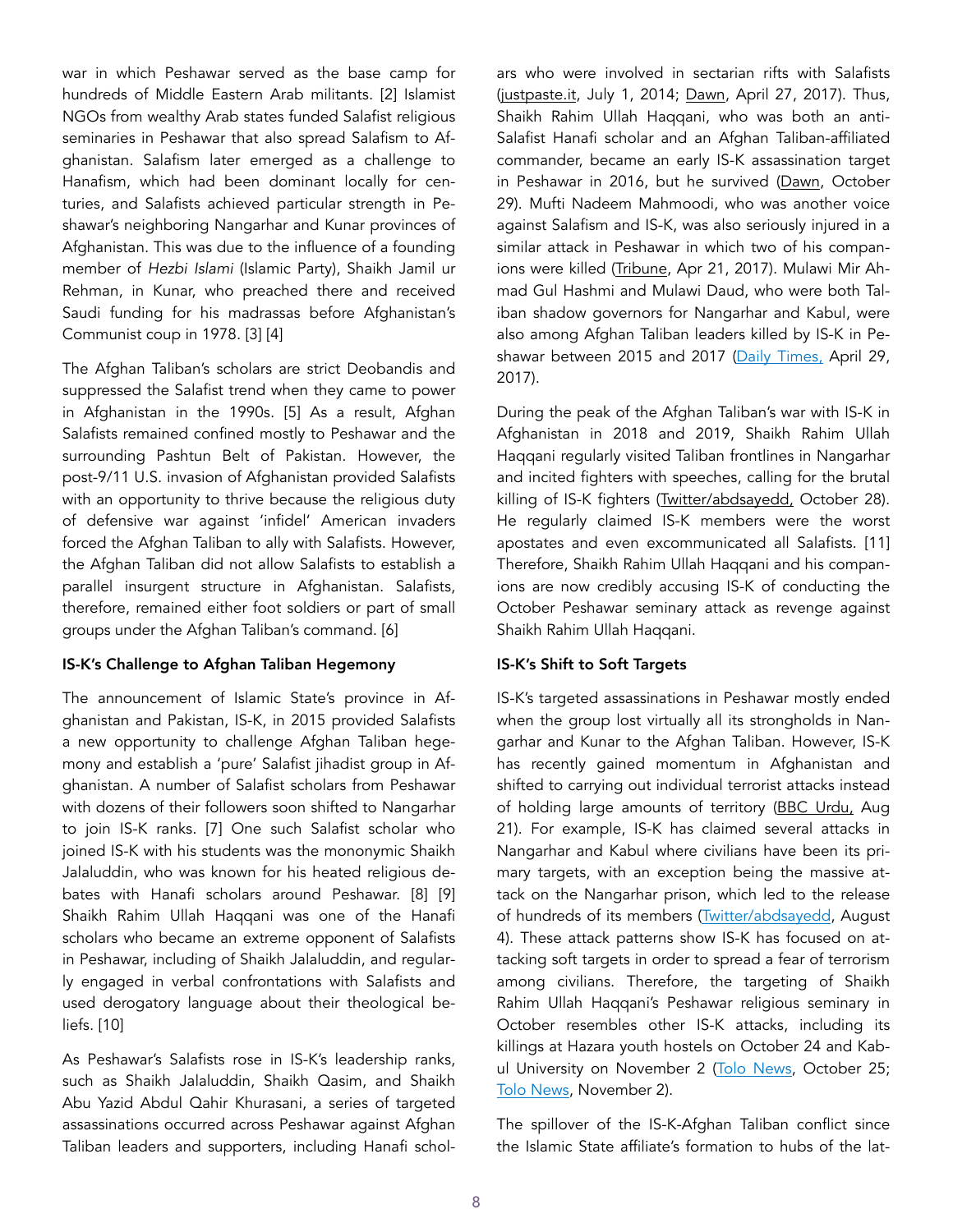ter's sympathizers and scholarly supporters around Peshawar originally marked a new era of sectarian terrorism in Pakistan. For three decades, Pakistan experienced brutal murders of Shia and Sunni (mostly Deobandi) scholars and adherents. [12] For example, prominent Sunni Deobandi scholars, including Maulana Haq Nawaz Jhangvi, Maulana Zia ur Rehman Farooqi, Shaikh Habibullah Mukhtar, Maulana Azam Tariq, Mufti Nizamuddin Shamzai, Mufti Muhammad Adil Khan—who was assassinated by gunmen most recently in October 2020—and dozens of others have been killed since 1990 ([Dawn,](https://www.dawn.com/news/1584316) October 11; [The News,](https://www.thenews.com.pk/archive/print/487987-eminent-religious-leaders-killed-in-25-years) February 28, 2014). However, Pakistani Shia militant groups, such as Sipahi Muhammad, which have historically targeted Sunni Deobandis, have never claimed any attacks on Peshawar seminaries and have mainly remained active only in Karachi and Punjab.

Likewise, after 9/11, anti-government Pakistani jihadist groups have also targeted religious scholars, Islamist politicians, shrines, and mosques. However, TTP, which is an umbrella organization of such groups, has refrained from attacks on religious seminaries since official guidelines were delivered to its fighters to avoid such targets in 2018 ([Umar Media,](https://umarmedia.net/?page_id=50) September 2018). Therefore, TTP's spokesman quickly released a statement condemning the October Peshawar attack on Shaikh Rahim Ullah Haqqani's seminary [\(The News,](https://www.thenews.com.pk/tns/detail/736951-a-new-wave-of-terror) November 1).

Only IS-K has claimed credit for attacks on religious seminaries. IS-K, for example, claimed the January bombing of a similar religious seminary and mosque of a leading Afghan Taliban figure, Shaikh Abdul Hakeem, in Quetta, which is the central hub of the Afghan Taliban ([The News](https://www.thenews.com.pk/tns/detail/599989-taliban-vs-islamic-state), January 19; [Twitter/Samiyousafzai,](https://twitter.com/Samiyousafzai/status/1215633315639758848?s=20) January 10). Shaikh Abdul Hakeem is also a close aide of the Afghan Taliban leader, Mullah Haibatullah Akhunzada, and is now heading the Afghan Taliban's peace negotiations with the Afghan government [\(The News](https://www.thenews.com.pk/print/711248-afghan-taliban-replace-head-of-negotiating-team), September 7).

The question, however, remains why IS-K has avoided claiming the October Peshawar attack, even though Shaikh Rahim Ullah Haqqani is a sworn enemy of the group. One reason could be that IS-K seeks to avoid severe repercussions against the broader Salafist community, including IS-K sympathizers who have feared Afghan Taliban attacks against them since the collapse of their strongholds in Afghanistan. After the Afghan Taliban defeated IS-K in Kunar and Nangarhar, Pashtun Salafist figures convened in Peshawar under the leadership of Shaikh Abdul Aziz Nooristani and Haji Hayatullah, who is the nephew of Shaikh Jamil ur Rehman, and pledged an oath of loyalty to the Afghan Taliban and condemned IS-K. They requested protection from the Afghan Taliban for the Salafist community and sought to avoid being further dragged into the IS-K-Afghan Taliban rivalry [\(Twitter/Natsecjeff,](https://twitter.com/Natsecjeff/status/1237351316613144576?s=20) March 10). If IS-K claimed credit for the Peshawar seminary attack, it would, therefore, alienate the Salafists whose support the group still needs, even though those Salafists ostensibly are now loyal to the Afghan Taliban.

Another possibility could be that IS-K hardliners are enraged by the damage caused to the group by Shaikh Rahim Ullah Haqqani's preaching, which forced them to take the step of eliminating him without the approval of IS-K's leadership. This is especially plausible since IS-K's command structure has been dismantled in the last few months by Afghan and U.S. counter-terrorism operations. Moreover, IS-K has suffered further defeats at the hands of the Afghan Taliban ([Twitter/bsarwary,](https://twitter.com/bsarwary/status/1272207814325350402?s=20) June 14).

## Conclusion

Salafist-jihadists in IS-K, whose religious practices have spread from Peshawar to Afghanistan in recent decades, remain a threat to the Afghan Taliban. The outcome of their internecine conflict may depend on whether the Afghan Taliban will accommodate Salafists in its ranks or continue to keep parts of Afghanistan under its control as a primarily Hanafi state, which it was during the pre-9/11 era. However, since the Afghan Taliban *shura*  lacks a single Salafist figure, and the Afghan Taliban insists on having Hanafi jurisprudence alone as the law of the land in Afghanistan in the future, there are few expectations that the Afghan Taliban will accommodate Salafists [\(Tolo News,](https://tolonews.com/opinion-167405) October 30).

Some external factors aside from religious differences may further fuel this Hanafi-Salafist sectarian conflict. For example, the alleged support of certain foreign states, particularly Iran and Saudi Arabia, in the past for Shia and Sunni groups, respectively, has prevented the extinguishing of sectarian conflict in Pakistan [\(Dawn,](https://www.dawn.com/news/1527846) January 12). Saudi Arabia also allegedly supported Salafist militants in Kunar province, Afghanistan in establishing a 'pure' Salafist emirate at the end of the Afghan-Soviet war in the 1980s, but Hanafi jihadist groups quickly demolished their emirate after severe infighting. [13] Depending on how the Iran-Saudi Arabia rivalry plays out in Afghanistan and its borderlands with Pakistan in the coming years, some newer version of that scene could play out again.